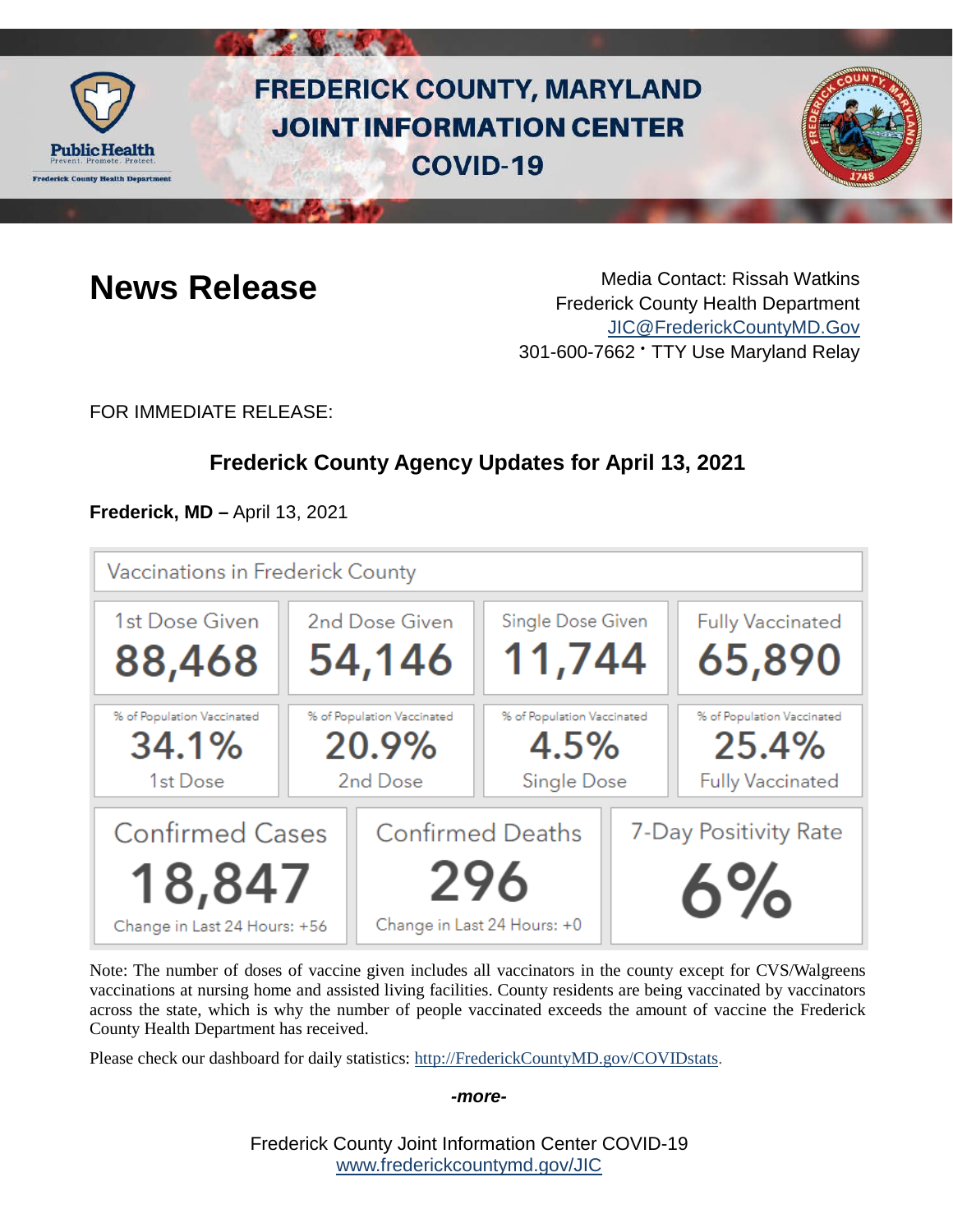

#### **Page 2/JIC**

# Update on COVID-19 Vaccine

Vaccine received by Frederick County Health Department:

- **35,050** total 1st doses of COVID-19 vaccine received by Frederick County Health Department to date.
- **5,200** 1st doses of COVID-19 vaccine received by Frederick County Health Department this week.

Update on Johnson & Johnson (Janssen) Vaccine:

- This morning, the [FDA recommended](https://www.fda.gov/news-events/press-announcements/joint-cdc-and-fda-statement-johnson-johnson-covid-19-vaccine) a pause on use of the use of the Johnson & Johnson (Janssen) vaccine.
- Based on the federal government's recommendation and out of an abundance of caution, the Maryland Department of Health directs all Maryland COVID-19 vaccine providers to pause the administration of Johnson & Johnson COVID-19 vaccines until further federal guidance is issued: [http://bit.ly/JanssenAdvisory.](http://bit.ly/JanssenAdvisory)
- The Frederick County Health Department has cancelled community vaccination clinics for this week that were scheduled to administer the J&J vaccine. These clinics will be rescheduled.
- The Hagerstown mass vaccination site will pause administration of the Johnson & Johnson vaccine, switch to Pfizer, and honor all appointments today. If you have any questions, call the vaccination support center at 1-855-MD-GOVAX (1-855-634-6829).
- **People who have received the J&J vaccine who develop severe headache, abdominal pain, leg pain, or shortness of breath within three weeks after vaccination should contact their health care provider.** Health care providers are asked to report adverse events to the Vaccine Adverse Event Reporting System at [https://vaers.hhs.gov/reportevent.html.](https://urldefense.com/v3/__https:/vaers.hhs.gov/reportevent.html__;!!I2-OFBIJoQBJqqeup9g!Sf_FaPnj_ZL_yri76fPCA0GgJsZUkgbLd2VwlcW_O2MjJ_A8rVPYmQhgypaW6KSQsYOTIorXkEo$)

### Frederick Vaccination Progress

- Frederick Community College is now a state-supported vaccination clinic!
	- $\circ$  This does not change the location of your  $2<sup>nd</sup>$  dose clinic.
- Frederick County residents 65 years and older
	- $\circ$  82.5% have received at least 1 dose 2<sup>nd</sup> highest in state!
	- $\circ$  67% are fully vaccinated 4<sup>th</sup> highest in state!
- All Frederick County nursing home and assisted living facilities have had at least two clinics to offer vaccinations to residents and staff.
	- o Facilities should work directly with their pharmacy provider for additional vaccinations.

#### *-more-*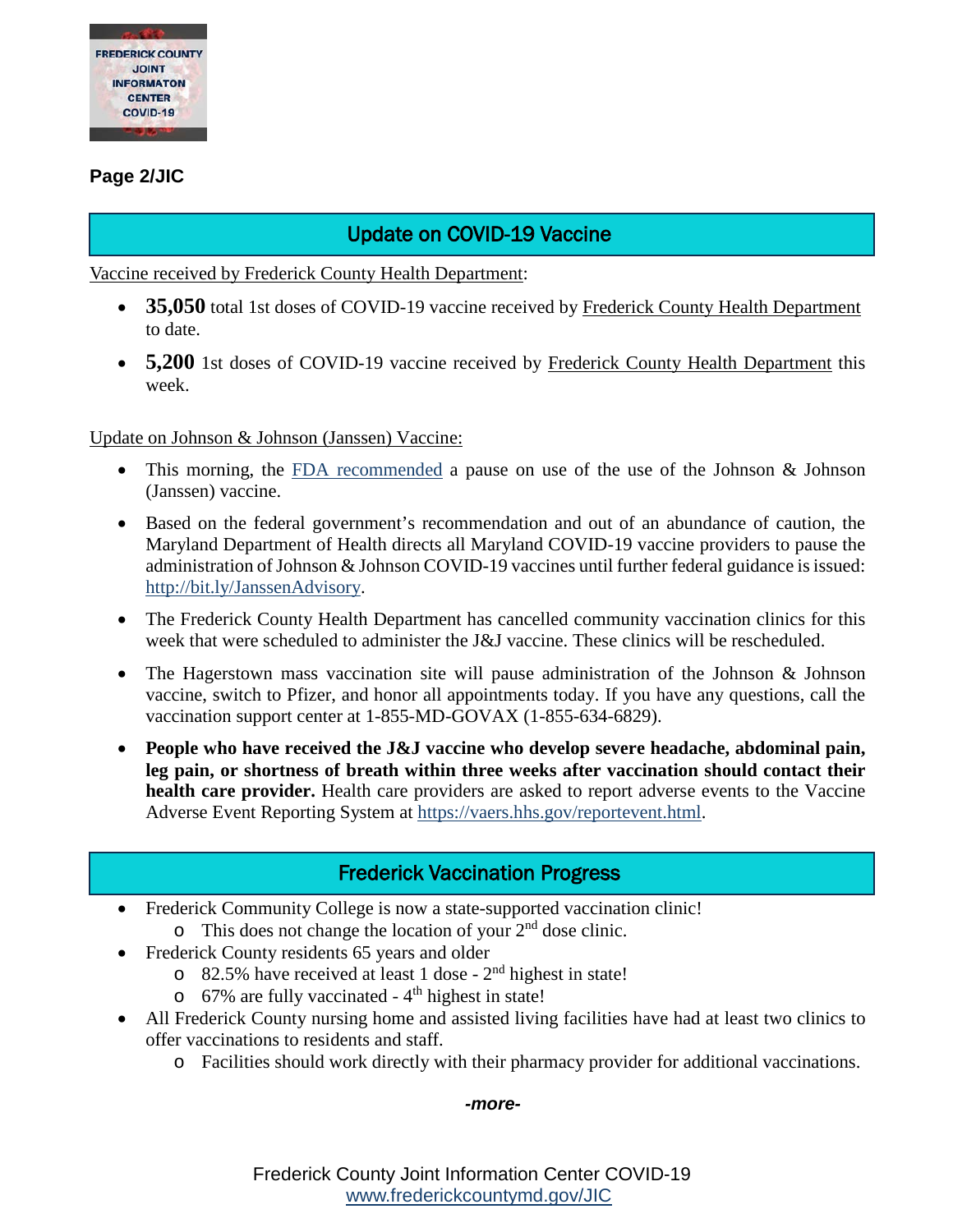

#### **Page 3/JIC**

# Currently Eligible in Maryland and Frederick County

All Marylanders 16 and older are eligible to schedule appointments and get vaccinated through all providers. **Please note that the health department primarily has Moderna vaccine, which is approved for people 18 years and older.**

The Hagerstown and Salisbury mass vaccination sites are offering walk-up, no-appointment vaccinations. A limited number of approximately 200 slots will be available each day from 10 a.m. to 2 p.m. For site location information, visit [http://covidvax.maryland.gov.](http://covidvax.maryland.gov/?fbclid=IwAR1r26ETV6ATS6yLR2pSyDSgl1n_W_y2A0jHa244PNv1h7CeXdXpkLZ5JjQ) Marylanders should be aware that the process for the no-appointment lines will take longer, and there is no guarantee of receiving a vaccine.



**Individuals Age 16 and 17** should only be signed up for

vaccination clinics that are providing the Pfizer-BioNTech vaccine, which is the only one currently authorized by the FDA for ages 16 and older. If you are looking for Pfizer vaccine, please check [https://vaccinefinder.org/.](https://vaccinefinder.org/)

# How to Schedule an Appointment

#### **Frederick County**

- [FrederickCountyMD.Gov/CovidVaccine](https://health.frederickcountymd.gov/629/COVID-19-Vaccine)
- Complete Vaccine Interest Form
- We will contact you when we can offer an appointment

# **Frederick County COVID-19 Appointment Line**

**Monday - Friday 8AM - 5PM** 

English: 301-600-7900 Spanish: 301-600-7905

#### **Maryland**

- [Covidvax.maryland.gov](http://covidvax.maryland.gov/)
- Text MDReady to 898-211 to get updates about state mass vaccination sites and vaccine availability.



*-more-*

Frederick County Joint Information Center COVID-19 [www.frederickcountymd.gov/JIC](https://frederickcountymd.gov/JIC)